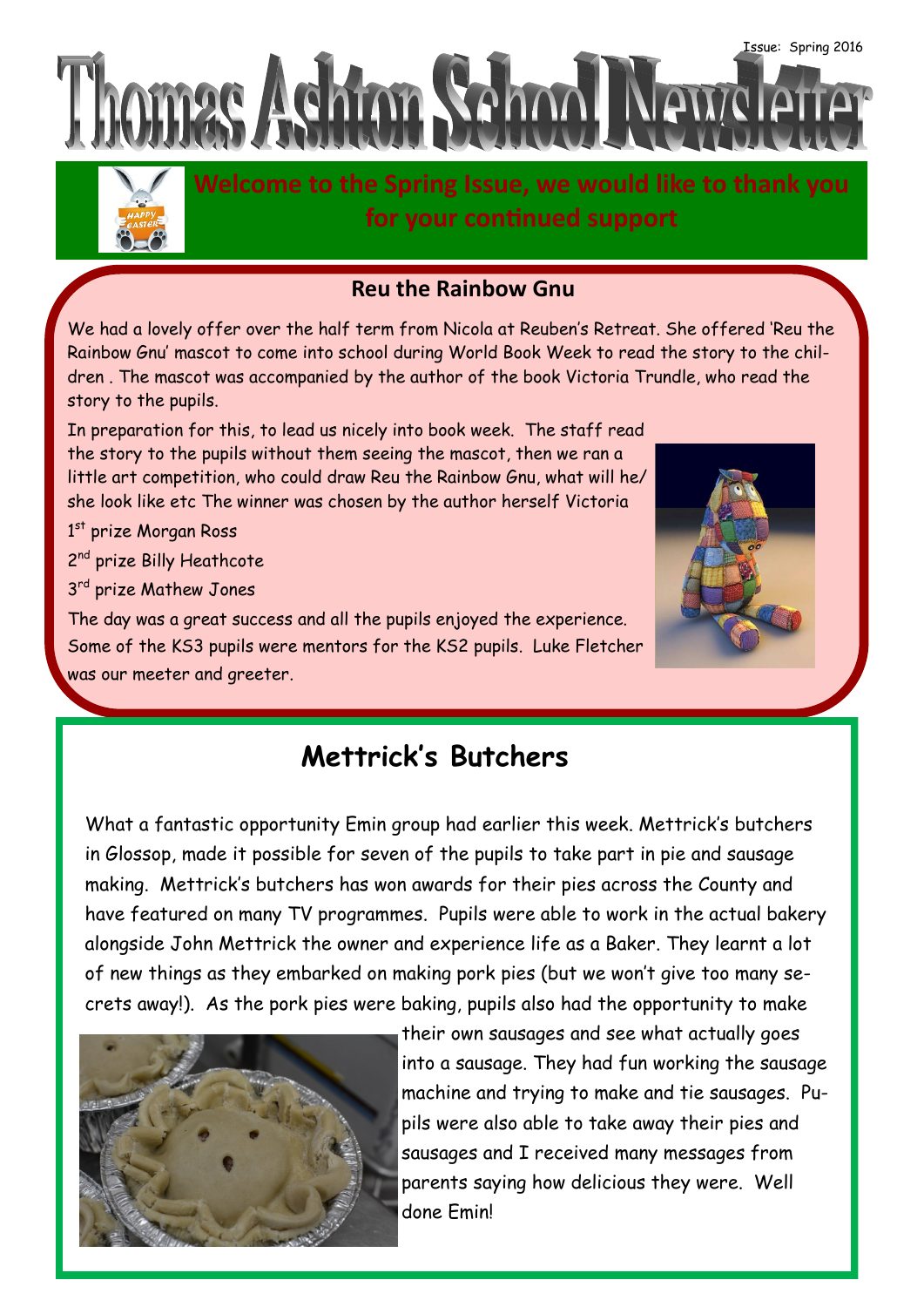## **Emin**

Emin have been busy making teacups with flowers in them for Mother's Day. Addison and Morgan Ross made a trip to Emmaus in Mossley and bartered with the staff for teacups. Back at school, Morgan Ross and Luke Fletcher led on this and they based themselves in the Design and Technology room and pupils came to them and printed their handprints, which were then shrunk down and made into labels.

The Queen celebrates two birthdays each year: her actual birthday on 21 April and her official birthday on a Saturday in June. Official celebrations to mark Sovereigns' birthday have often been held on a day other than the actual birthday, particularly when the actual birthday has not been in the summer.

\_\_\_\_\_\_\_\_\_\_\_\_\_\_\_\_\_\_\_\_\_\_\_\_\_\_\_\_\_\_\_

Angela Walker attended the Arts SEN hub meeting earlier this term and they discussed a possible opportunity relating to the Queen's birthday picnic event, which is hosted by the Arts Council on Sunday 12 June 2016. The Arts Council has been in discussions about the idea of the SEN hub perhaps working on something, for example a large 'Queens head'. All classes have been requested to create some art around the Queen's birthday as we are hoping to put this on display in the park on 12th June 2016.

In addition to this but along the same lines, Janine Barber who hosts this event has asked pupils to take part in Broadbottom's annual scarecrow event, each year we go on the hunt for them, this year we are actually going to make and display one. The theme of course for us will be the Queen!!! We will keep you posted.

\_\_\_\_\_\_\_\_\_\_\_\_\_\_\_\_\_\_\_\_\_\_\_\_\_\_\_\_\_\_\_

Sometime last year, school was offered the opportunity to exhibit artwork at Hyde Town Hall by Councillor Fitzpatrick. He was so impressed by some of the work by the pupils at Thomas Ashton School, that he wanted them to be celebrated in a public place. Currently our artwork resides in the main corridor of Hyde Town Hall. Last week I received a call from Councillor Fitzpatrick, saying that lots of people had commented on the art work and were pleased with its overall effect on how bright and colourful the corridors have become. So the offer has been extended for us to also supply artwork to the Conference and Review room at Hyde Town Hall. So if you are ever passing Hyde Town Hall pop in and have a look.

Back in October 2015 Shania and Tyler had the opportunity to visit the battlefields in Belgium. Rolling on from this they have been asked to provide a quote and some images for a new magazine for Veterans it is the first of its kind and we are very excited about this. Watch this space.

\_\_\_\_\_\_\_\_\_\_\_\_\_\_\_\_\_\_\_\_\_\_\_\_\_\_\_\_\_\_\_

Along these lines, Tyler and Shania are also taking part in PROJECT 110. This is a great opportunity for Shania and Tyler to be chosen to visit the Houses of Parliament. The Project strongly encourages students to think of innovative ways in which to deliver a project based upon their study of the First World War and visit to the battlefields of the Western Front.

By presenting their 'Legacy 110' projects within the local community, not only are students deepening their understanding of the First World War amongst local people, but they are also enhancing core work and life skills. Tyler and Shania hope to do this via a video, so we may be

asking you to view this in the near future as they need as many views as they CAN !!!!!!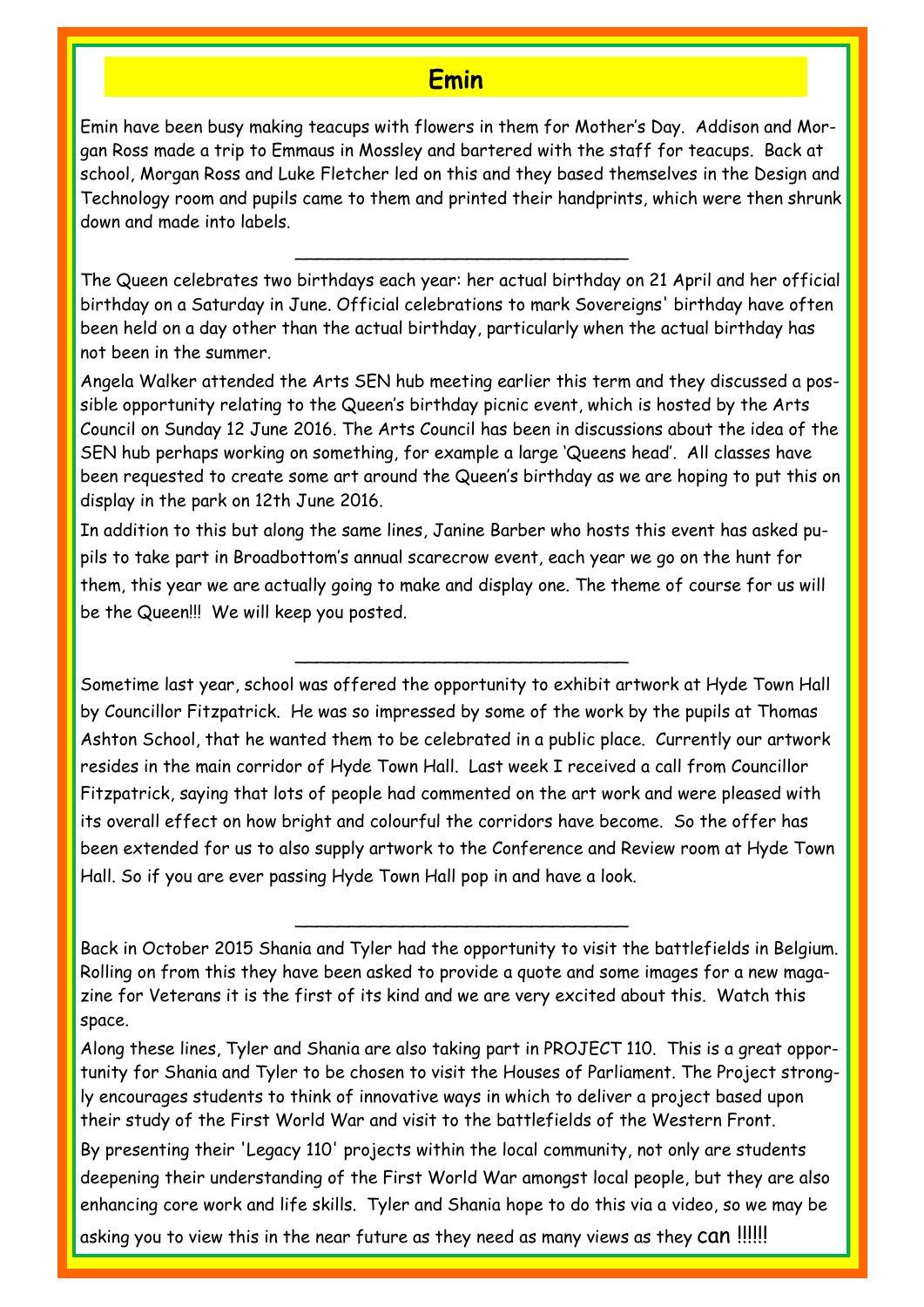I am delighted to announce that Ms Probert gave birth to a little girl this term and Ms Walker gave birth to a little boy! Everyone is doing fine and I'm sure you would want to join me in wishing them all well.

To help cover their maternity leaves, we welcome Ms Leevy and Mr Johnson. Ms Leevy is studying for her Level 3 teaching assistant qualification, whilst Mr Johnson has worked in our school before whilst he was at university and gaining a teaching qualification. They have both settled in really well and we are delighted to have them on the staff team.

Can I give a big thank you on behalf of everyone to Mr Alan Fitton, who leaves us at

Easter to take up a permanent post in a mainstream primary school in Manchester. Mr Fitton joined us at a time when he was looking for a career change, and whilst with us he successfully completed a Level 3 Teaching Assistant qualification. We wish him the best of luck in his new job.

EasterTerm 2016

I am excited to see the school football team up and running. They had a fantastic experience in a tournament at the Ethiad Stadium and were an absolute credit to the school. I am sure there is more to come from them before the end of the season!

Congratulations are due to Ms McDonough and Mrs Southall who worked together to put in a bid to the Arts Award Access Fund and were successful in getting just under £1,500 to fund an Arts project for our pupils starting in September.

A big thank you to Ms Olivia Peers from 'Born and Bred' Consultancy and Mr Steve Dempsey from Riffs Music Academy, for their hard work in supporting the KS3 Arts Project. This included a visit to the Contact Theatre in Manchester to watch 'Broke 'n Beat' and a performance in front of parents and fellow pupils in order to help them achieve their 'Explore' Arts Award. I hope to have a video of the performance on the school website soon.

Next term we are running a project for Key Stage 2 pupils with some pupils from Key Stage 3 using their skills and experience to help as mentors..

I'm very proud to have artwork from pupils at Thomas Ashton School on display in the Conference Room at Hyde Town Hall. We want as many people as possible to know about our school, our pupils and the fantastic work that they do! See the photos on our website.

Can I quickly plug an opportunity for parents that will soon be happening. Please keep your eye out for an invite to join a parent group that will meet three times before the summer in order to decide a programme of activities starting in September. I have organised for the co-author of one of the most popular parenting courses currently being offered to parents around the country to come and facilitate the Parent Group. She also happens to be a school governor! She has a wealth of experience working with parents and this will be a fantastic opportunity for me to see a Parent Group up and running in school.

All we need is you...! Have a safe holiday and see you all on the  $18<sup>th</sup>$  April

## **Easter Raffle Winners**

**First Prize: Mrs Jones Second Prize: Billy Heathcote Third Prize: Maddock Eley**

**Many other prizes have been won!** All proceeds are being sent to the charity CICRA which is the 'Crohn's in Childhood Research Association', a charity close to the schools heart.



**Bank Holiday Monday 2nd May**

**Finish for Easter Fri 1st April 2016 1.30pm** Return Monday 18th April 2016 **Finish for half term Fri 27th May 2016**  Return Monday 6th June 2016 **Finish Tuesday 19th July 2016 @ 1.30pm**